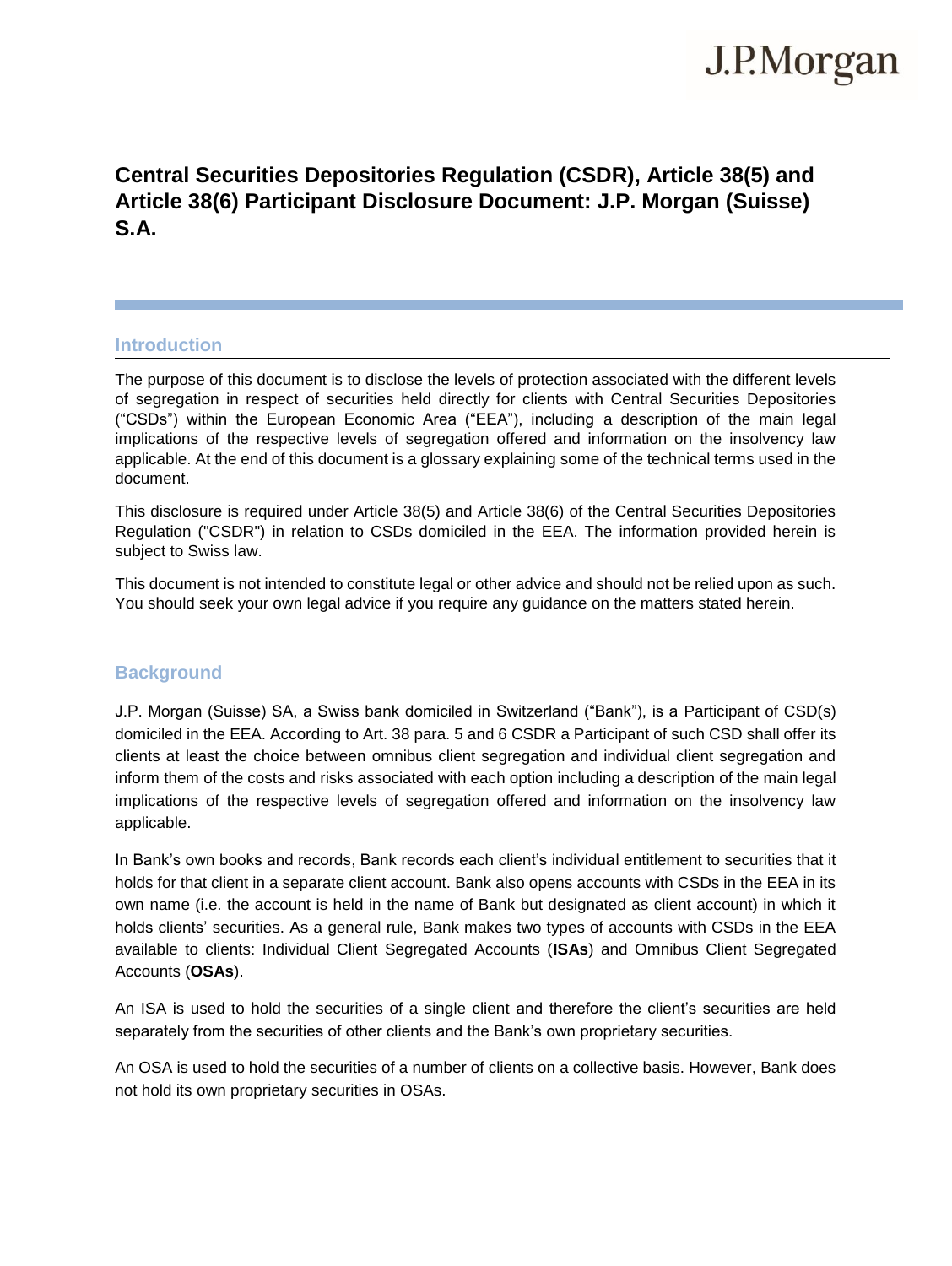# **Main legal implications of levels of segregation**

## **Insolvency (bankruptcy)**

If a Swiss bank were to become insolvent, the insolvency proceedings would take place in Switzerland and be governed by Swiss insolvency law.

Clients' legal entitlement to the securities that a Swiss bank holds for them directly with CSDs in the EEA would generally (except in specific circumstances, some of which are discussed below) not be affected by the bank's insolvency (bankruptcy), regardless of whether those securities were held in ISAs or OSAs.

In practice, the exclusion of securities from a Swiss bank's bankruptcy estate would depend on a number of factors, the most relevant of which are discussed below.

### *Exclusion from the bank's bankruptcy estate*

Under Swiss insolvency laws, intermediated securities and certain other safe custody assets within the meaning of the Banking Act booked on safekeeping accounts held by clients with a Swiss bank, as well as certain readily available claims of the bank to receive delivery of securities from third parties, do not form part of the bankruptcy estate. Instead, in an insolvency (bankruptcy) of a bank, they are designated to be segregated in favour of the relevant client, subject to any rights of lien or any relevant claims the Swiss bank has against the client.

According to Art. 11 FISA, a Swiss bank must hold, with itself or with a sub-custodian or CSD, intermediated securities (available securities) in a type and quantity at least equal to the total of intermediated securities credited to the securities accounts maintained by the bank for its clients 1. A bank is also subject to strict requirements as to maintenance of accurate books and records and as to reconciliation of its records against those of the CSDs and sub-custodians with which the intermediated securities are held. Accordingly, as long as a bank maintains sufficient holdings of intermediated securities in accordance with its statutory obligations, clients should receive the same level of protection in the bank's insolvency, regardless of whether the intermediated securities are held in an ISA or an OSA.

#### *Nature of clients' interests*

Although client's securities are held in Bank's name at CSDs in the EEA, Bank holds them on behalf of Bank's clients.

For securities that are held in EEA and other relevant CSDs outside of Switzerland, the nature of the entitlement embodied in a security also depends on the law, regulations and contractual framework applicable to such foreign CSDs and further parties involved in the custody chain. In such a case, entitlements that are available for segregation may be limited to contractual claims against the relevant

<sup>1</sup> Available securities also include the bank's readily available rights to delivery of intermediated securities from other custodians during the regulatory or customary settlement period for the corresponding market, provided that this period does not exceed eight days.

CSDR Articles 38(5) and 38(6) Participant Disclosure Document, J.P. Morgan (Suisse) S.A.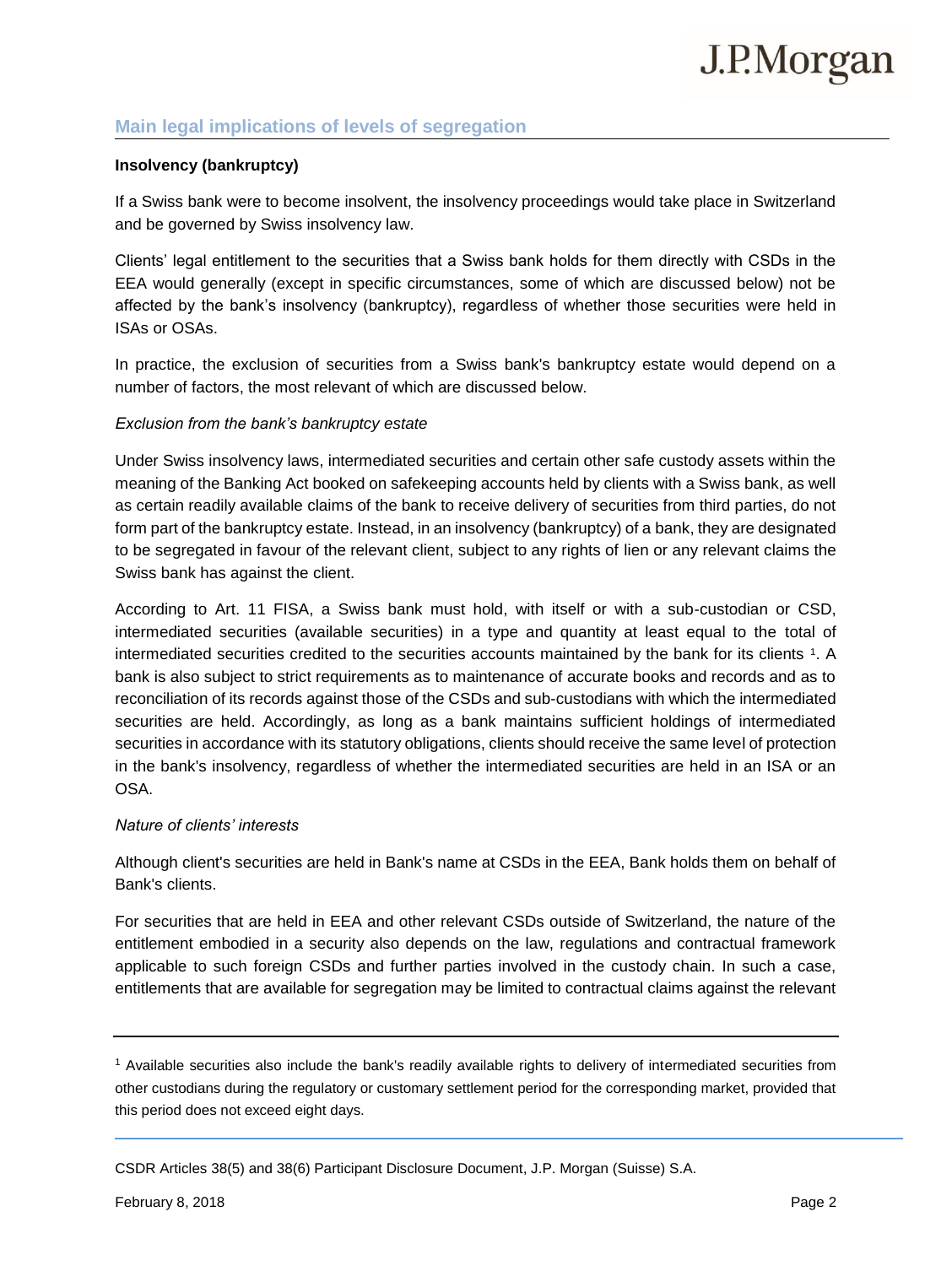CSD involved. Moreover, the ability of the client to segregate securities in the case of insolvency may depend on whether the CSD or any custodian in the custody chain could assert any right to set-off, retention right, security interest or similar right with respect to the relevant securities (see also "Security interests" below).

#### **Shortfalls**

If there were a shortfall between the number of securities that we are obliged to deliver to clients and the number of securities that we hold on their behalf in either an ISA or an OSA, this could result in fewer securities than clients are entitled to being returned to them in the event of our insolvency. The way in which a shortfall could arise would be different as between ISAs and OSAs (see further below).

#### *How a shortfall may arise*

A shortfall could arise for a number of reasons including as a result of administrative error, intraday movements or counterparty default.

Bank does not permit clients to make use of or borrow securities belonging to other clients for intraday settlement purposes, even where the securities are held in an OSA, in order to reduce the chances of a shortfall arising as a result of the relevant client failing to meet its obligation to reimburse the OSA for the securities used or borrowed.

#### *Treatment of a shortfall*

In the case of an ISA<sup>2</sup>, although arguments could be made that the relevant client should not be exposed to a shortfall that is clearly attributable to an account held for another client or clients, it cannot be excluded that a shortfall on any other (ISA or OSA) account would be shared rateably among clients, including clients who do not have an interest in the relevant account. Accordingly, a client's securities held in an ISA may still be exposed to a shortfall on an account held for another client or clients.

In the case of an OSA, a shortfall attributable to the OSA would be shared rateably among the clients with an interest in the OSA (and potentially other clients). Therefore, a client may be exposed to a shortfall even where securities have been lost in circumstances which are completely unrelated to that client.

If a shortfall arises, the Bank has the obligation under Swiss law to acquire without delay securities if and to the extent the total number of available securities is less than the total number of securities credited to clients' accounts. If a shortfall arose and was not so covered, clients may have a claim for compensation against the bank. Furthermore, if the securities that may be excluded from the Bank's bankruptcy estate (see above) are not sufficient to satisfy the claims relating to client accounts in full, securities of the same kind held by the Bank for its own account will also be excluded for the benefit of the relevant clients.

<sup>2</sup> Clients should note that for the purposes of this section if a client elects for an ISA as part of an intra-fund arrangement whereby the assets of that client and any assets of any of its related funds are "ring-fenced" from the assets of other clients that are not related funds, then this type of ISA may be treated as an OSA if there is a shortfall notwithstanding the client's election of an ISA.

CSDR Articles 38(5) and 38(6) Participant Disclosure Document, J.P. Morgan (Suisse) S.A.

J.P.Morgan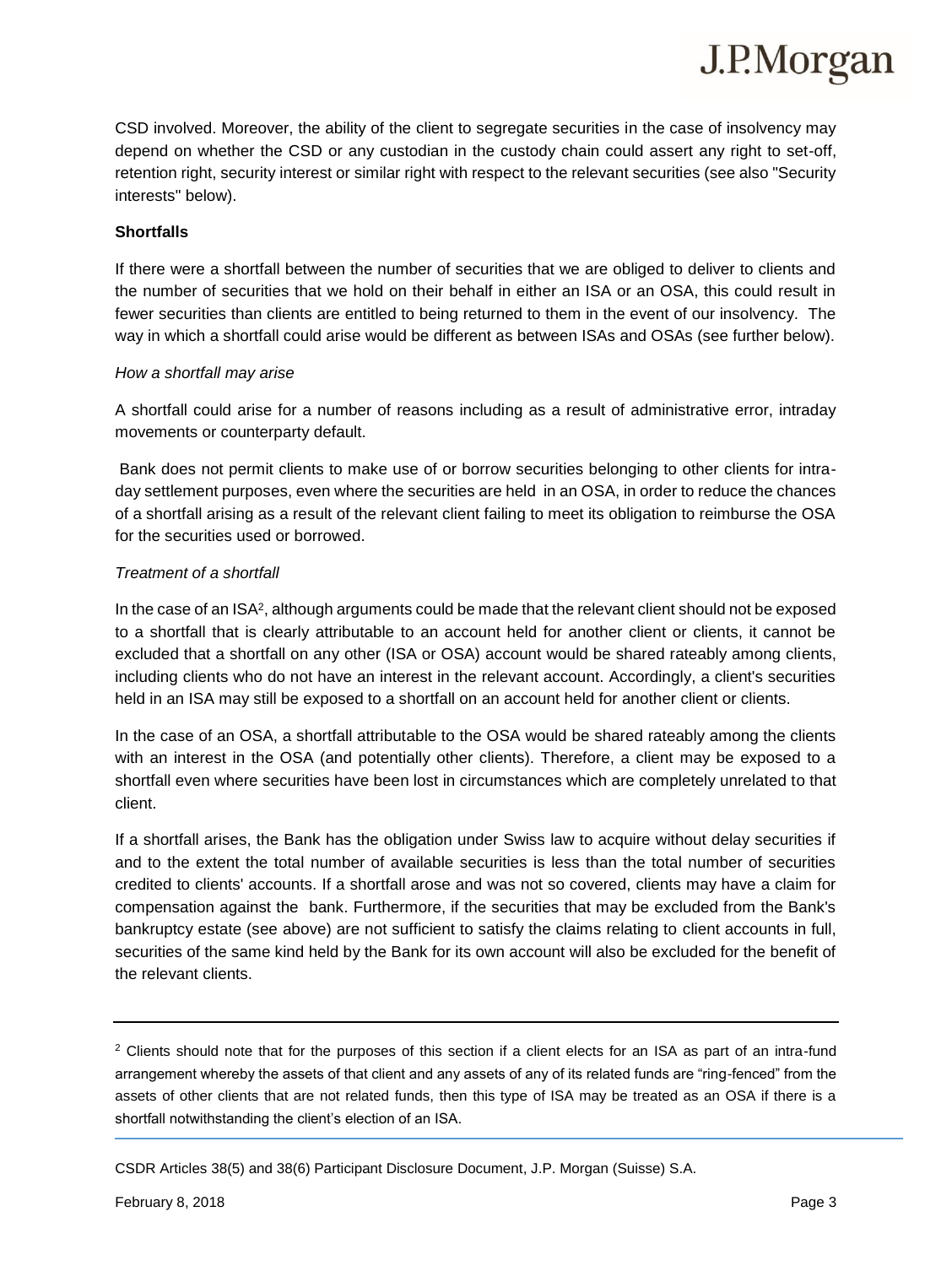

If a Swiss bank were to become insolvent prior to covering a shortfall, clients would rank as general unsecured creditors for any amounts owing to them in connection with such a claim. Clients would therefore be exposed to the risks of the Bank's insolvency, including the risk that they may not be able to recover all or part of any compensation claimed.

In order to calculate clients' shares of any shortfall in respect of an OSA (or possibly ISA, see above) , each client's entitlement to securities held within that account would need to be established as a matter of law and fact based on the Bank's books and records. The shortfall would then be allocated among the clients as described above. It may therefore be a time-consuming process to confirm each client's entitlement and establish the securities available for segregation. This could give rise to delays in returning securities and initial uncertainty for a client as to its actual entitlement on an insolvency.

#### *Security interests*

#### *Security interest granted to third party*

Where a relevant CSD benefits from a security interest (either as a matter of statutory law or as a contractual right based on its terms and conditions) over securities held by the Bank with it (including securities held for clients), there could be a delay in the return of securities to a client (and a possible shortfall) in the event that the bank failed to satisfy its obligations to such CSD and the security interest was enforced. This applies regardless of whether the securities are held in an ISA or an OSA. However, in practice, we would expect that the relevant CSD would first seek recourse to any securities held in the Bank's proprietary accounts to satisfy the Bank's obligations and only then make use of securities in client accounts. We would also expect the relevant CSD to enforce its security rateably across client accounts held with it. Furthermore, Swiss law requires the liquidator to satisfy claims of the CSD arising out of the custody of intermediated securities or the financing of their acquisition.

#### *Security interest granted to CSD*

Where a client purported to grant a security interest over its interest in securities held in an OSA and the security interest was asserted against a CSD with which the account was held, there could be a delay in the return of securities to all clients whose securities are held in the relevant account (and a possible shortfall in the account). However, in practice, Bank would expect that the beneficiary of a security interest (pledgee) over a client's securities would perfect its security by notifying Bank rather than the relevant CSD and would seek to enforce the security against Bank rather than such CSD, with which it had no relationship.

CSDR Articles 38(5) and 38(6) Participant Disclosure Document, J.P. Morgan (Suisse) S.A.